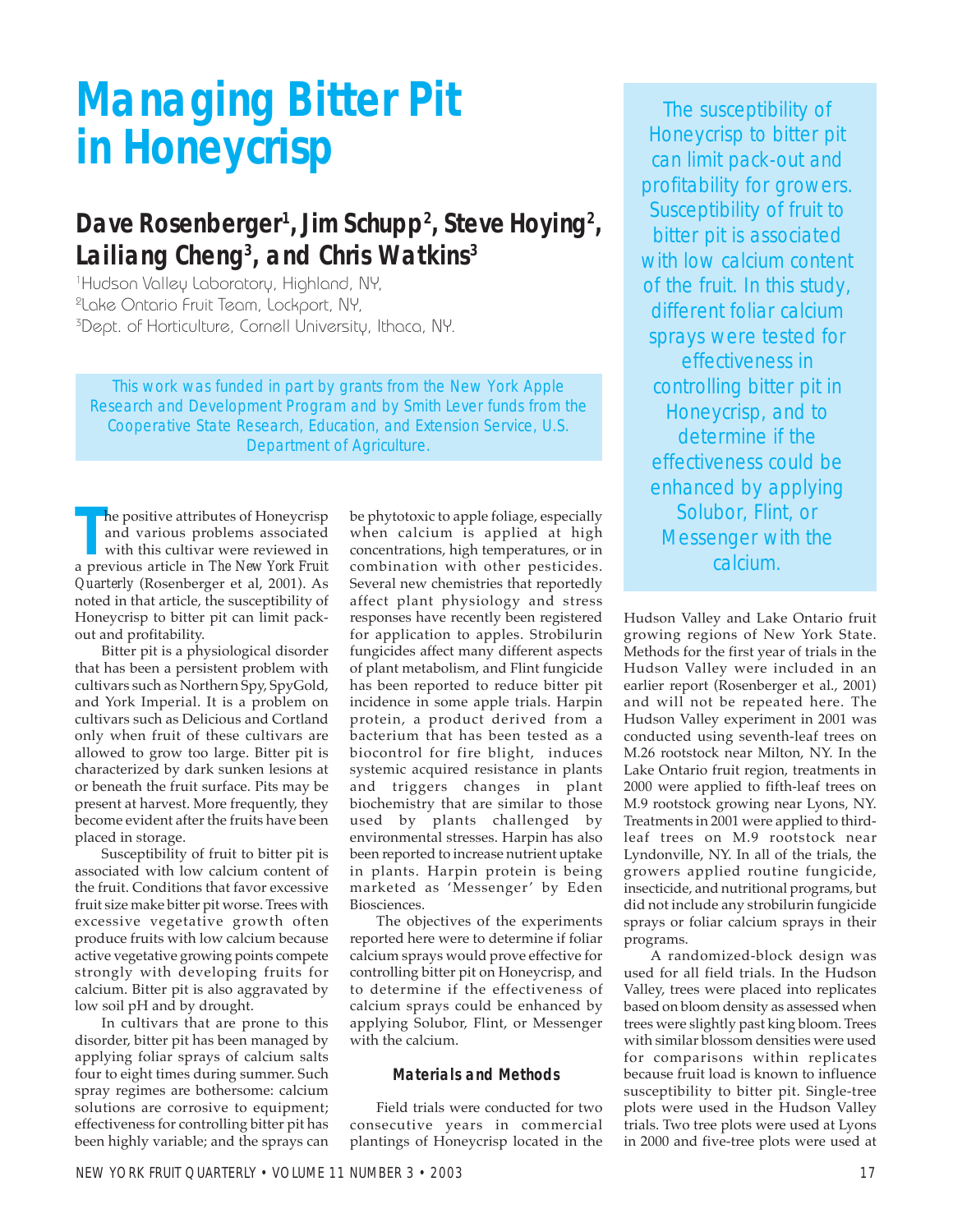Lyndonville in 2001. Treatments were replicated five times in all locations.

Treatments at Lyons and Lyndonville were applied with a Solo 425 backpack sprayer whereas a high-pressure pump and handgun were used to spray trees at Milton. In all locations, spray volume was determined by spraying trees until the spray solution began to drip from the leaves. Fruit were harvested and evaluated to determine how field treatments affected fruit maturity, fruit mineral content, and the incidence of bitter pit at harvest and after cold storage.

**Milton Trial 2001**: Trees in test plots were treated during summer with CorClear Calcium Chloride (97% CaCl<sub>2</sub>) either alone or in combinations with other products that might affect development of bitter pit (Table 1). In addition to foliar calcium sprays, other products tested as foliar sprays during summer included Flint fungicide, Solubor (20.5% boron), and Messenger (3% harpin protein). A factorial design was used to compare five treatments (control, Flint, Solubor, Messenger, and a Flint plus Solubor plus Messenger combination) applied either alone or in conjunction with calcium chloride sprays (Table 1). CorClear was applied six times at roughly bi-weekly intervals. Messenger was applied five times on alternate weeks to avoid any possibility that the harpin protein would be broken down by other products in a tank mix. Solubor was applied three times to the replicated plots. Flint was applied twice in August, approximately 28 and 14 days before harvest. The trees reached petal fall on 12 May. Treatments were superimposed over the grower's normal spray program which included Solubor applied at 2.4 lb/A on 2, 22, and 29 May and Epsom salts at 21 lb/A on 29 May, 29 lb/A on 6 & 26 June, and 14 lb/ A on 15 June and 9 July.

A random sample of 90 fruit was harvested from each tree on 29 August, and fruit remaining on the tree after sampling were counted. Mature fruit that had dropped to the ground prior to 29 August were also counted. Trunk diameters were measured at 30 cm above the soil line on 30 October to allow

calculation of fruit numbers per square cm of trunk cross-sectional area.

Ten fruit were used to assess fruit firmness and starch content immediately after harvest. Starch content was assessed using the index developed by Blanpied and Silsby (1992). Eighty fruit were evaluated for bitter pit. The 80 fruit were then divided into two boxes of 40 fruit each. One box was dipped for 30 seconds in a solution containing CorClear Calcium Chloride at 2.5 lb/100 gal. All fruit in this experiment were held at 69°F until 31 Aug, and all fruit were then moved to cold storage at 37°F after the CaCl<sub>2</sub> postharvest treatments had been completed. Fruit were assessed for

| Products applied and treatment dates at Milton 2001. |          |   |      |    |   |          |   |         |
|------------------------------------------------------|----------|---|------|----|---|----------|---|---------|
| Materials and rate of                                | May      |   | June |    |   | July     |   | Aug     |
| formulated product per 100 gal                       | 16 24 30 |   | 13   | 20 |   | 11 17 24 |   | 8<br>14 |
| 1. Grower standard (no additional sprays)            |          |   |      |    |   |          |   |         |
| 2. Flint 50WDG 1 oz                                  |          |   |      |    |   |          | X | X       |
| 3. Solubor 1 lb                                      |          | X |      | X  |   | X        |   |         |
| 4. Messenger 4.5 oz*                                 | X        |   | X    |    | Χ | X        |   | X       |
| 5. Messenger 4.5 oz*                                 | X        |   | X    |    | X | X        |   | X       |
| + Solubor 1 lb                                       |          | X |      | Χ  |   | X        |   |         |
| $+$ Flint 50 WDG 1 oz                                |          |   |      |    |   |          | X | Χ       |
| Trts 6-10: same as above but add:                    |          |   |      |    |   |          |   |         |
| CorClear CaCl <sub>2</sub> (94-97%) 1 lb             | X        | X |      | X  |   |          |   |         |
| CorClear CaCl <sub>2</sub> 2 lb                      |          |   |      |    |   | Χ        |   |         |

**TABLE 1**

\*Messenger was always applied alone, never in tank mixes.

 $*$ \*CaCl<sub>2</sub> sprays were tank mixed with other products applied on the same dates.

#### **TABLE 2**

**Foliar treatments applied to 'Honeycrisp' trees at Lyons and Lyndonville, NY, and effects of treatments on incidence of bitter pit after 90 days of cold storage.**

| % elemental<br>calcium<br>in the<br>formulation | Application<br>rate/<br>$100$ gal | seasonal total<br>(lb) of elemental<br>calcium applied<br>per 100 gal TRV | % fruit<br>with bitter<br>pit after<br>storage |  |
|-------------------------------------------------|-----------------------------------|---------------------------------------------------------------------------|------------------------------------------------|--|
|                                                 |                                   |                                                                           |                                                |  |
| .                                               | $\cdots$                          | .                                                                         | 42.6                                           |  |
| 12                                              | 1 gal/2 gal                       | 8.78                                                                      | 19.0                                           |  |
| 12                                              | 1 gal/2 gal                       | 8.78                                                                      | 24.9                                           |  |
| 10                                              | 1 gal/2 gal                       | 7.32                                                                      | 37.8                                           |  |
| 8                                               | 1 $qt/2$ $qt$                     | 1.32                                                                      | 16.1                                           |  |
| 6                                               | 1 $qt/2$ qt                       | 0.90                                                                      | 33.4                                           |  |
|                                                 | 1.0 oz                            | .                                                                         | 33.8                                           |  |
|                                                 |                                   |                                                                           |                                                |  |
| .                                               | $\cdots$                          | .                                                                         | 27.3 <sub>c</sub>                              |  |
| 28                                              | 3 lb/6 lb                         | 6.76                                                                      | 2.7a                                           |  |
| 12                                              | 1 $qt/2$ $qt$                     | 2.93                                                                      | 2.4a                                           |  |
| 12                                              | 1 $qt/2$ qt                       | 2.93                                                                      | 4.4a                                           |  |
| 10                                              | 2 gt                              | 3.54                                                                      | 5.6a                                           |  |
| 20                                              | 2 <sub>qt</sub>                   | 2.64                                                                      | 10.0ab                                         |  |
| 6                                               | 2 qt                              | 1.82                                                                      | 17.6 ab                                        |  |
| 6                                               | 2 qt                              | 1.82                                                                      | 16.4ab                                         |  |
|                                                 | 1.0 oz                            |                                                                           | $19.4$ bc                                      |  |
|                                                 |                                   |                                                                           |                                                |  |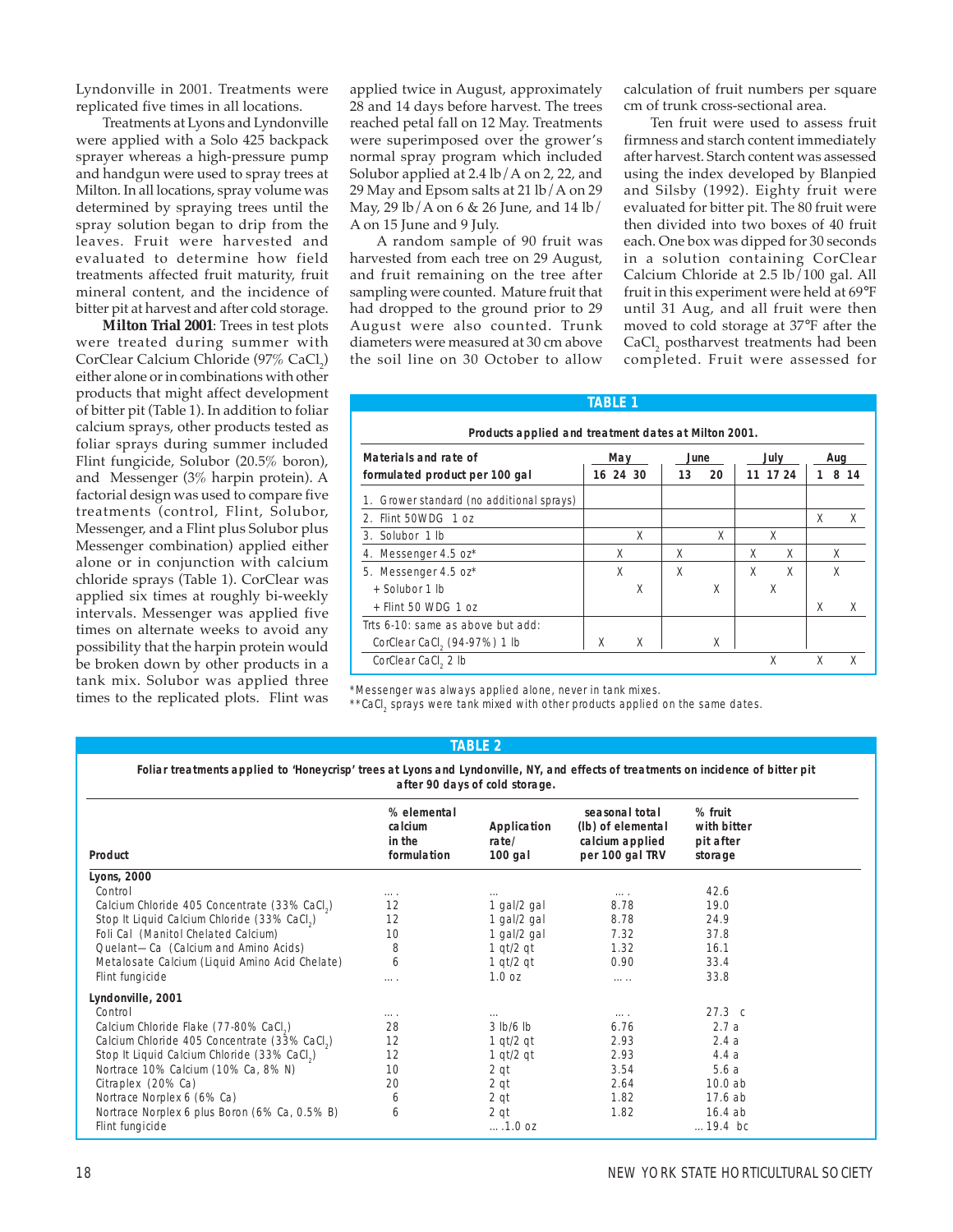#### **TABLE 3**

**Effects of 2001 treatments at Milton on the incidence of bitter pit and on harvest maturity indices for 'Honeycrisp' fruit.**

|                                            | % fruit with bitter pit at harvest |                   | Maturity ratings at harvest |                   |  |
|--------------------------------------------|------------------------------------|-------------------|-----------------------------|-------------------|--|
| Spray programs                             | 29 Aug                             | 2 Nov             | <b>Starch</b>               | P-test (lb)       |  |
| No CaCl, sprays                            |                                    |                   |                             |                   |  |
| No subsidiary sprays                       | 8.6 $bc^*$                         | 80.3 c            | $3.3$ abc <sup>*</sup>      | 17.1 bc           |  |
| Flint 50W                                  | 12.6 <sub>c</sub>                  | 84.2 c            | 2.9ab                       | $18.2$ d          |  |
| Solubor                                    | $6.6$ bc                           | 60.5 <sub>b</sub> | $3.7$ bc                    | 17.2 bcd          |  |
| Messenger                                  | $6.7$ bc                           | $86.2 \text{ c}$  | 2.7a                        | 17.2 bcd          |  |
| Flint + Solubor + Messenger                | 11.7 c                             | 85.8 c            | 3.9 <sub>c</sub>            | 17.6 cd           |  |
| With CaCl, sprays                          |                                    |                   |                             |                   |  |
| No subsidiary sprays                       | 0.2a                               | 37.2a             | 3.1ab                       | $16.5$ abc        |  |
| Flint 50W                                  | 1.0a                               | 41.0a             | $3.3$ abc                   | 15.6a             |  |
| Solubor                                    | 3.0ab                              | 44.0 a            | $4.1\phantom{0}c$           | 16.3ab            |  |
| Messenger                                  | 2.8ab                              | 42.8a             | 2.8a                        | 16.3 abc          |  |
| Flint + Solubor + Messenger                | 3.9ab                              | 44.0 a            | $3.7$ bc                    | $16.9$ bc         |  |
| P values for interaction between           |                                    |                   |                             |                   |  |
| CaCl, and subsidiary treatments            | 0.337                              | 0.006             | 0.733                       | 0.034             |  |
| Over-all effects for CaCl, treatment       |                                    |                   |                             |                   |  |
| No CaCl, treatments                        | 9.2 <sub>b</sub>                   | 79.4 <sub>b</sub> | 3.3                         | 17.4 <sub>b</sub> |  |
| With CaCl, treatments                      | 2.2a                               | 41.8a             | 3.4                         | 16.3a             |  |
| $P$ values                                 | 0.001                              | < 0.001           | 0.720                       | < 0.001           |  |
| Over-all effects for subsidiary treatments |                                    |                   |                             |                   |  |
| No subsidiary sprays                       | 4.3                                | 58.8 ab           | 3.2a                        | 16.8              |  |
| Flint 50W                                  | 6.8                                | 62.6 <sub>b</sub> | 3.1a                        | 16.9              |  |
| Solubor                                    | 4.8                                | 52.3a             | 3.9 <sub>b</sub>            | 16.8              |  |
| Messenger                                  | 4.7                                | 64.5 <sub>b</sub> | 2.8a                        | 16.8              |  |
| Flint + Solubor + Messenger                | 7.8                                | 64.9 b            | 3.8 <sub>b</sub>            | 17.1              |  |
| P values                                   | 0.354                              | 0.024             | 0.001                       | 0.817             |  |

\*Letter separations were determined using Fisher's protected LSD  $(P=0.05)$  applied to the results of two-way analyses wherein trees with or without calcium foliar sprays were subjected to five subsidiary treatments. Each treatment combination was replicated five times.

incidence of bitter pit after 63 days of cold storage. A 15-fruit sub-sample was collected from each of the 100 experimental lots (20 field treatments X five replications X two CaCl, postharvest treatments), and the sub-samples were analyzed for fruit mineral content at the Cornell Nutrient Analysis Laboratory.

**Lyons 2000**: Five different calcium formulations were compared using the rates recommended by the product manufacturers (Table 2). Flint fungicide was included in a single treatment. Treatment concentrations were calculated by assuming that the recommended rate of product per acre could be mixed in 100 gal of water and applied to drip on small trees. The calculated tree-row volume for this block was 102 gallons/A. Calcium treatments were applied on 21 June, 12 July, 3 and 21 August 2000, but Flint was applied only on the two application dates in August. Fruit were harvested on 18 September. Fruit firmness and mineral composition of fruit were measured as described for the Hudson Valley trial except that only 10 fruit per plot were included in the sub-samples. Fruit were held in cold storage for approximately three months and were then re-evaluated for incidence of bitter pit.

**Lyndonville 2001**: Seven different calcium formulations and Flint fungicide were compared using the rates suggested by the product manufacturers (Table 2). Treatments were applied on 28 June, 14 and 20 July, and 3, 17, 23 August. All calcium treatments were applied with the adjuvant LI700 used at one pint per 100 gal of dilute spray. Controls were unsprayed. Mature fruit were harvested on 15 September and held in cold storage for 90 days before final evaluation.

## **Results**

**Year 2000 Trials**: Calcium treatments did not provide statistically significant reductions in bitter pit in the trial at Lyons where trees had a very light crop. Of the 35 individual plots at Lyons, 15 plots did not have enough fruit to allow both mineral analysis and bitter pit analysis after storage, necessitating "missing data" entries for those plots in the mineral analysis. None of the treatments at Lyons resulted in significantly increased concentrations of calcium in fruit  $(P=0.21)$ .

**Milton, 2001**: CaCl, applied six times during summer reduced the incidence of bitter pit by 76% and 47%, for ratings made at harvest and after 63 days of storage, respectively (Table 3, grand means for CaCl, treatment). Treatments involving Flint, Solubor, and Messenger had no effect on the incidence of bitter pit. The incidence of bitter pit increased dramatically during storage, but postharvest treatment with CaCl<sub>2</sub> had no affect on the development of bitter pit during storage. Therefore, the two samples per tree (with and without postharvest calcium treatment) were used as two independent observations for each tree in subsequent analyses of fruit from storage. Fruit from trees sprayed with CaCl<sub>2</sub> had significantly less bitter pit on all evaluation dates. However, after 63 days of storage, there was a significant interaction between the CaCl, and the supplemental treatments because Solubor suppressed bitter pit slightly in trees that received no  $CaCl<sub>2</sub>$ sprays but had less effect on trees that were sprayed with CaCl<sub>2</sub> (Table 3). Thus, the effects of CaCl<sub>2</sub> and Solubor were not additive.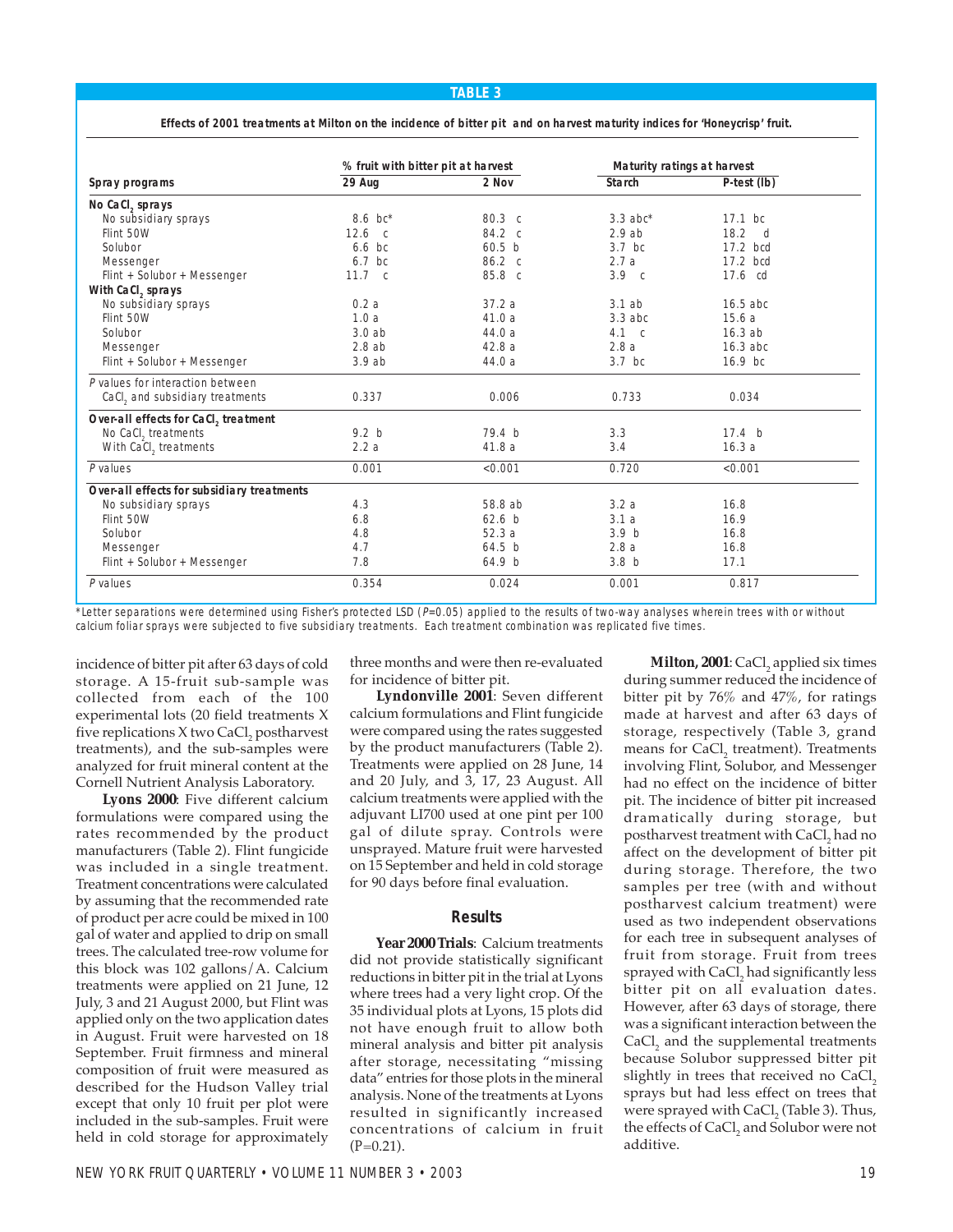| Spray programs                        | Number of<br>fruit per $cm2$<br>of trunk cross-<br>sectional area | Mean<br>fruit<br>weight<br>(q) | Mean<br>shoot<br>growth<br>(cm) |
|---------------------------------------|-------------------------------------------------------------------|--------------------------------|---------------------------------|
| No CaCl, sprays                       |                                                                   |                                |                                 |
| No subsidiary sprays                  | $3.61$ abc                                                        | 299<br>cd                      | 32.1                            |
| Flint 50W                             | 2.08a                                                             | 300<br>cd                      | 26.5                            |
| Solubor                               | 4.25 bcd                                                          | 294 cd                         | 21.8                            |
| Messenger                             | 3.19ab                                                            | 313<br>d                       | 30.4                            |
| Flint, Solubor, Messenger             | 2.38a                                                             | 322<br>d                       | 29.8                            |
| With CaCl, sprays                     |                                                                   |                                |                                 |
| No subsidiary sprays                  | 6.10<br>e                                                         | 240a                           | 27.0                            |
| Flint 50W                             | 5.78<br>de                                                        | 256 ab                         | 26.6                            |
| Solubor                               | 3.89 abcd                                                         | $275$ bc                       | 26.9                            |
| Messenger                             | 5.38<br>cde                                                       | 256 ab                         | 29.0                            |
| Flint, Solubor, Messenger             | $3.69$ abc                                                        | $269$ abc                      | 29.1                            |
| P values for interaction between      |                                                                   |                                |                                 |
| CaCl, and subsidiary treatments       | 0.039                                                             | 0.408                          | 0.505                           |
| Grand means for CaCl, treatment       |                                                                   |                                |                                 |
| No CaCl, treatments                   | 3.10a                                                             | 305 <sub>b</sub>               | 28.1                            |
| With CaCl, treatments                 | 4.97 b                                                            | 259 a                          | 27.7                            |
| P values                              |                                                                   | < 0.001                        | 0.825                           |
| Grand means for subsidiary treatments |                                                                   |                                |                                 |
| No subsidiary treatment               | 4.85                                                              | 269                            | 29.6                            |
| Flint 50W                             | 3.93                                                              | 278                            | 26.4                            |
| Solubor                               | 4.07                                                              | 284                            | 24.7                            |
| Messenger                             | 4.29                                                              | 284                            | 29.7                            |
| Flint, Solubor, Messenger             | 3.04                                                              | 296                            | 29.5                            |
| P values                              | 0.092                                                             | 0.214                          | 0.238                           |
| Effects among replicates (blocks)     |                                                                   |                                |                                 |
| Block I (full bloom, large trees)     | 2.34 a                                                            | 331<br>d                       | 31.1<br>cd                      |
| Block IV (light bloom large trees)    | 3.13 ab                                                           | 274 b                          | 35.0<br>d                       |
| Block V (light bloom small trees)     | 4.24 b                                                            | 247 a                          | 25.3ab                          |
| Block II (full bloom, medium trees)   | 4.40h                                                             | $301 \, c$                     | $28.1$ bc                       |
| Block III (full bloom, small trees)   | 6.07<br>$\mathbb{C}$                                              | 258 ab                         | 20.2a                           |
| P-values for block effects            | $<$ 0.001                                                         | < 0.001                        | < 0.001                         |
|                                       |                                                                   |                                |                                 |

**TABLE 4**

\*Letter separations were determined using Fisher's protected LSD  $(P=0.05)$  applied to the results of two-way analyses wherein trees with or without calcium foliar sprays were subjected to five subsidiary treatments. Each treatment combination was replicated five times.

were less firm at harvest than fruit from trees that received no  $CaCl<sub>2</sub>$  (Table 3). CaCl, did not affect the starch index, so the difference in firmness is not attributable to advanced maturity of fruit from trees sprayed with CaCl $_2$ . Reduced fruit firmness in  $\rm CaCl_{2}$ -treated trees is especially surprising because  $CaCl<sub>2</sub>$ treatment also resulted in increased fruit set and reduced fruit size (Table 4). Because Flint applied alone produced the firmest fruit whereas Flint applied with CaCl, produced the softest fruit, there was a statistically significant interaction effect between CaCl, treatment and the subsidiary treatments.

The mean fruit calcium content across all trees that received CaCl, sprays during summer was 200 ppm greater than for fruit from trees that did not receive calcium sprays during summer.

increases in fruit boron concentrations. Trees treated with CaCl<sub>2</sub> carried 5.0 fruit per square cm of trunk cross-sectional area compared to only 3.1 for trees that did not receive CaCl<sub>2</sub> (Table 4). There was a significant interaction between CaCl<sub>2</sub> sprays and Solubor sprays in their effects on crop load. Solubor treatment produced the highest crop load among trees not sprayed with CaCl<sub>2</sub> and the second lowest crop load among trees that were sprayed with  $\text{CaCl}_{2}$ .

**Lyndonville, 2001**: Control of bitter pit was directly related to the amount of calcium that was applied during the season regardless of the formulation of calcium that was used. In four treatments where trees received more than 2.9 lb of elemental calcium per acre, bitter pit was reduced by 79-91% compared to control trees whereas bitter pit was reduced by



Fig. 1. Linear regressions showing effects of fruit calcium concentrations on incidence of bitter pit after cold storage for the experiments conducted at Lyons in 2000 (A), Lyndonville in 2001(B) and<br>Fruit from trees sprayed with CaCl<sub>2</sub> Solubor treatments resulted in significant Milton in 2000 (C) and 2001 (D).

only 36-40% in two treatments where trees received only 1.8 lb/A of elemental calcium (Table 2). Flint did not provide any significant control of bitter pit in the Lyndonville trial.

In all four trials, there was a significant linear relationship between mean calcium content in fruit from individual trees and the incidence of bitter pit in fruit from those same trees (Fig. 1). Calcium concentrations in fruit accounted for 36 to 48% of the variability in incidence of bitter pit after cold storage. Calcium concentrations measured in fruit fell within the same range for Lyons, Lyndonville, and Milton 2000, but were somewhat higher for fruit from Milton in 2001. In the latter trial, tissue samples for mineral analyses were collected after fruit were